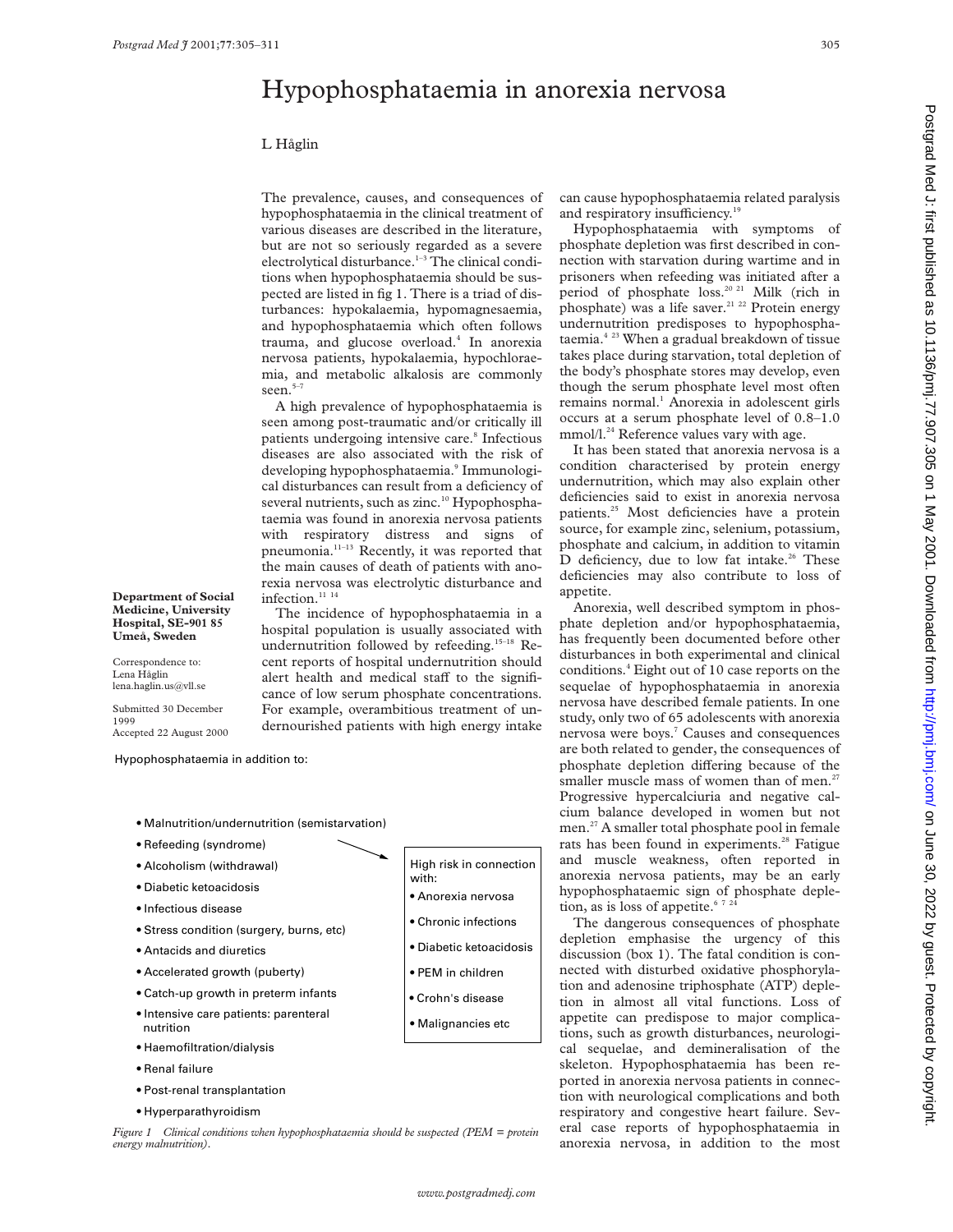**Box 1: Consequences of phosphate**

• Loss of appetite (anorexia).

**depletion and/or hypophosphataemia for di Verent functions in anorexia**

- Neuromuscular.
- Cardiopulmonary.
- Haematological.
- Gastrointestinal.
- Renal.

**nervosa**

- $\bullet$  Endocrinological.
- Skeletal.
- *And*

Life threatening due to ATP depletion and deranged composition of phospholipids in membranes of the nervous system, heart, red corpuscles.

*And*

Sudden death.

frequently cited reports from experimental studies, are referred to in the present paper.

The purpose of this review is to expand our knowledge of the role of phosphate, especially its depletion, a neglected condition in the clinical situation.

#### **Underlying pathophysiology/ biochemistry**

Reduced protein synthesis has been described in experimental studies as being associated with restricted eating.<sup>29</sup> It was concluded that an increased amount of phosphate is needed for ATP production which in turn is a prerequisite for protein synthesis (maintenance of the nitrogen balance) and appetite. This shows that phosphate depletion leads to anorexia by contributing to low protein synthesis.

Normal serum phosphate concentrations do not preclude pre-existing total body depletion of phosphate, with a low intracellular pool *visà-vis* nitrogen (lower phosphate/nitrogen ratio).30 Starvation with weight loss results in a negative nitrogen balance affecting the skeleton, muscles and hormones, with changes in the protein nutritional status (low albumin concentrations). Low serum albumin is a late and severe manifestation of protein energy undernutrition, if there is a superimposed infection.

When anabolism is induced by high energy intake—and particularly carbohydrates—as the main source of energy, phosphate shifts from serum into cells, thus giving rise to hypophosphataemia.15 The priority of fat metabolism during starvation and semistarvation is superseded in the refeeding situation by carbohydrate priority and an increased need of phosphate for phosphorylation and protein synthesis.<sup>31</sup> Intracellular trapping of phosphate is described when metabolism switches from lipolysis to glycolysis.<sup>30</sup> This concerns blockage of the intracellular utilisation of phosphate without any necessary change in the phosphate/nitrogen ratio. As phosphate is

involved in almost all cellular processes, the specific disturbances in different conditions are even more difficult to identify.

Low levels of ATP in red blood cells cause hypoxia and haemolysis while contractility is reduced in the myocardium and respiratory muscles.4 32 Experimentally induced phosphate depletion affects left ventricular energy generation, impairing myocardial contractile force.32 33 Red blood cells are dependent on a certain level of extracellular phosphate, as the means of membrane transport is passive diffusion. Low levels of both ATP and 2,3 diphosphoglycerate have been reported in hypophosphataemia in a patient with anorexia nervosa.34 Low levels of ATP in leukocytes impaired immunofunction. <sup>4</sup> An intracellular depletion of inorganic phosphate, which has been shown in experimental studies to be correlated to serum levels (concentrations are about 100:1), first affects the phosphorylation of creatine to creatinine phosphate, which is the primary donor of phosphate to adenosine diphosphate.<sup>1432</sup> Secondly, resynthesis of ATP is diminished. Electrolytic imbalance across cellular membranes, caused by a diminished adenosine triphosphatase activity, results in an intracellular accumulation of calcium, sodium, chloride, and water. This is probably the mechanism of oedema described in patients with anorexia nervosa and also in protein energy undernutrition. $233$ 

Disturbances of the acid-base balance and electrolyte status have been reported in cases of anorexia nervosa and in phosphate depletion.5 11 30 36 37 Lactic acidosis and rhabdomyolysis can be caused by deranged phosphate metabolism.30 A comparable condition has been described in an anorexia nervosa patient who had metabolic alkalosis and respiratory acidosis. <sup>6</sup> Starvation, with severe nutrient deficiencies, may accelerate phosphate loss via the urine.<sup>24 38</sup> Such loss is associated with increased acid excretion.<sup>37</sup>

The ketone bodies produced by starvation, and/or the lactic acids produced by physical training, lead to an excess of hydrogen ions. The phosphate buffer, whose main source is bone, eliminates these ions. Bone, a dynamic store for calcium and phosphate, helps to regulate the composition of the extracellular fluid. An early sign of phosphate depletion in women is calcium loss via the urine, and increased risk of hypercalcaemia.<sup>27</sup> Significantly higher serum concentrations of calcium and lower serum phosphate were observed in patients with anorexia nervosa than in controls.<sup>39</sup> The hypercalcaemia is *per se* connected with morbidity and mortality risk.

Animals fed a low phosphate diet developed anorexia and increased bone resorption.<sup>40 41</sup> A catabolic condition, such as starvation, mobilises phosphate from both skeletal muscle and bone. Resorption of the skeleton due to an acidic state may explain the low bone mineral content and is the result of acidosis (fig  $2$ ).<sup>42</sup> Bone resorption supplies alkali to blood and urine. $30$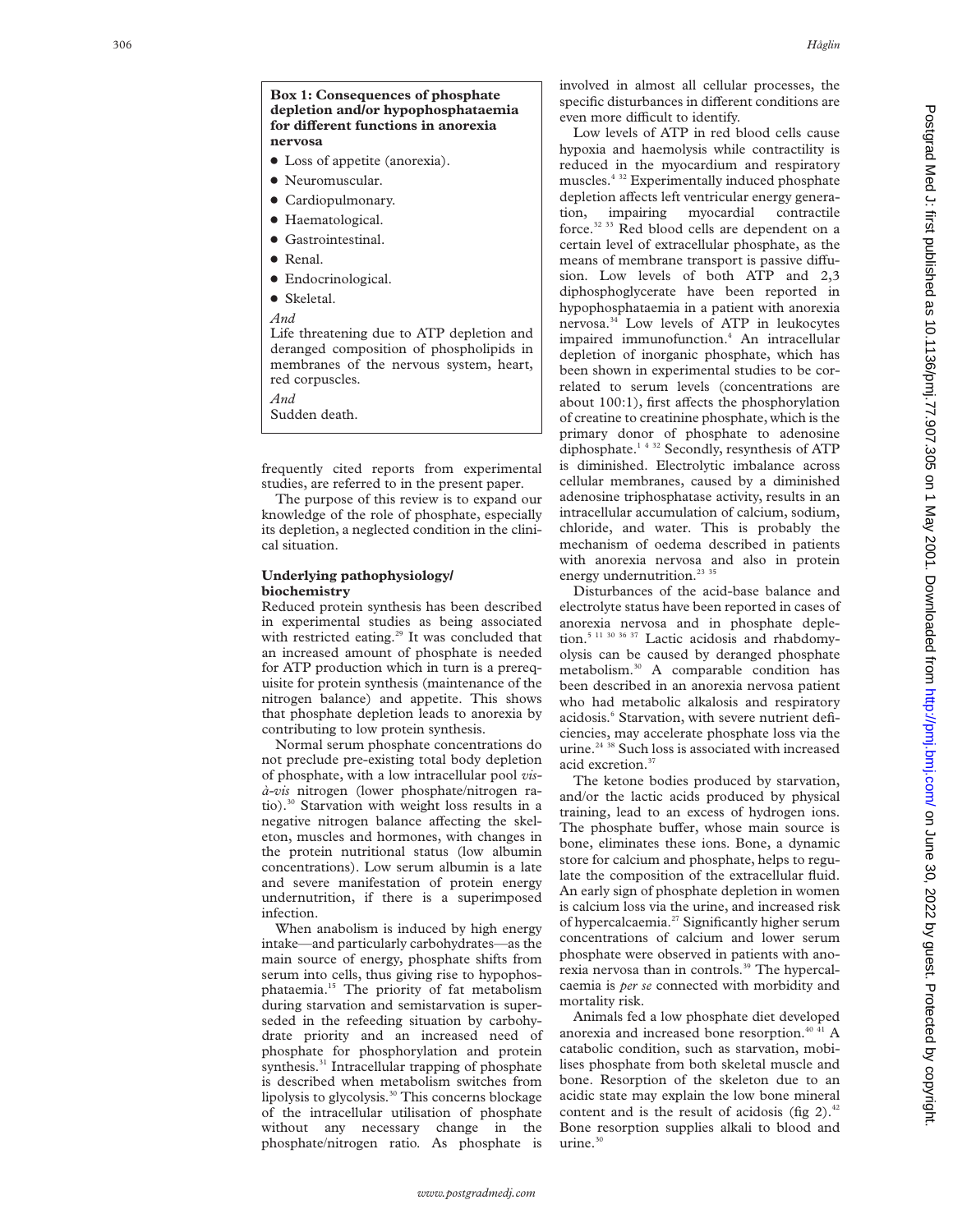Decomposition of the skeleton. The effect of altered pH in extracellular fluids, in addition to the effects of phosphate depletion on the pH, need to be observed



*Figure 2 Decomposition of the skeleton.*

It has been found that the resorption of phosphate in the kidney is reduced in metabolic acidosis.<sup>38</sup> High urinary phosphate excretion due to an extremely low threshold for phosphate resorption has also been described in a patient with anorexia nervosa.<sup>34</sup> By oral or intravenous phosphate supplementation, both phosphate and acid excretion via the urine can be made to increase. This acidotic correction produced by readjusting phosphate depletion results in weight gain.

Experimental studies in animals indicate that accelerated growth, despite an acceptable intake of phosphate, produces the symptoms of phosphate depletion.43 44 Phosphate depletion before or during puberty can affect the metabolism of chondrocytes in the growth plate—thus inhibiting growth of the long bones. Short stature was described in one patient with anorexia nervosa, who contracted the disease at the age of 11 years. $45$  She had slightly raised serum phosphate values, probably the result of release from bone in connection with femoral head collapse.

Rickets may be caused by deficiency of calcium, vitamin  $D$ , and phosphate.<sup>46</sup> Repletion with phosphate, with increased collagen turnover, heals rickets.<sup>47</sup> It seems that an increased need of phosphate, in the catch-up growth, for example in premature infants, explains the development of the pathophysiology of rickets.48 Premature closure of the epiphyseal growth plate is observed in stress induced disturbances, possibly resulting in disruption of the proliferation of chondrocytes in the epiphyseal cartilage. Since the metabolism of these cells is highly glycolytic (anaerobic), their growth depends on substrates penetrating the cells and the production of glycolytic ATP, which can hinder the proliferation and differentiation of the chondrocytes. Could it be that the reduced protein synthesis and growth retardation are an adaptation to the low energy intake? Phosphate depletion could be the signal for this state, as neither energy metabolism nor anabolism is maintained without the presence of phosphate. If phosphate depletion causes loss of appetite in order to maintain a balance between energy produced and metabolism, the

undernutrition *per se* needs to be analysed. Reduced DNA synthesis in growth plate cartilage has been attributed in experimental studies to undernutrition.<sup>46</sup>

#### **Clinical consequences**

In patients with anorexia nervosa, starvation, vomiting, laxative abuse, and exercise all contribute to a negative phosphate balance. Loss of phosphate via stool and urine, in addition to low intake during periods of accelerated growth (puberty), can cause symptoms of phosphate depletion. The occurrence of hypophosphataemia in anorexia nervosa, concomitant with nutritional recovery, may reveal a phosphate deficiency. Avoidance of phosphate containing (protein rich) foods (milk, fish, meat, egg) when combined with low energy intake (protein energy undernutrition), depletes the body's pool of phosphate, leading to subnormal serum phosphate concentrations. Measurement of serum phosphate concentration yields little information regarding total phosphate body pool.

Protein energy undernutrition in a 12 year old girl and a 9 year old boy predisposed to refeeding hypophosphataemia.<sup>18</sup> It is known that the level of serum phosphate is correlated to age and growth and that resorption of phosphate in the kidneys is higher in growing youngsters than in adults, and has also been described experimentally.<sup>43 49</sup> This demonstrates the increased need of phosphate during growth.

It is obvious also from clinical studies that the level of phosphate intake is closely related to body growth and that the risk of phosphate depletion increases during periods when the growth rate is high.<sup>43</sup> Physical growth and the mineralisation of the long bones during puberty are associated with high serum phosphate levels.

In adults, hypophosphataemia causes osteomalacia, and rickets in children. Phosphate depletion and hypophosphataemic rickets in children stunts growth. In experimental studies, phosphate depletion restricted weight gain and caused growth disturbances.<sup>50</sup>

Patients with anorexia nervosa have been found to have osteoporosis, with significantly reduced trabecular bone volume on biopsy.52–54 Undernutrition at the time of attaining peak bone mass could account for the low bone mass of anorexia nervosa patients.<sup>55</sup> Does the bone mass loss accompany weight loss? It is known that weight for height is correlated with bone mineral density in patients with anorexia nervosa as well as in controls.<sup>56</sup> Weight loss is correlated with debility due to phosphate depletion, while weight gain is dangerous unless enough phosphate is given in relation to energy requirements.<sup>57</sup> Restoration of body weight also improved bone mass before the oestrogen level was readjusted, indicating the importance of an overall delivery of nutrients to cause optimal accretion of tissue.<sup>56</sup>

The high prevalence of scoliosis (24%) among ballet dancers with anorexia nervosa might also be attributable to a loss of phosphate caused by dieting and intensive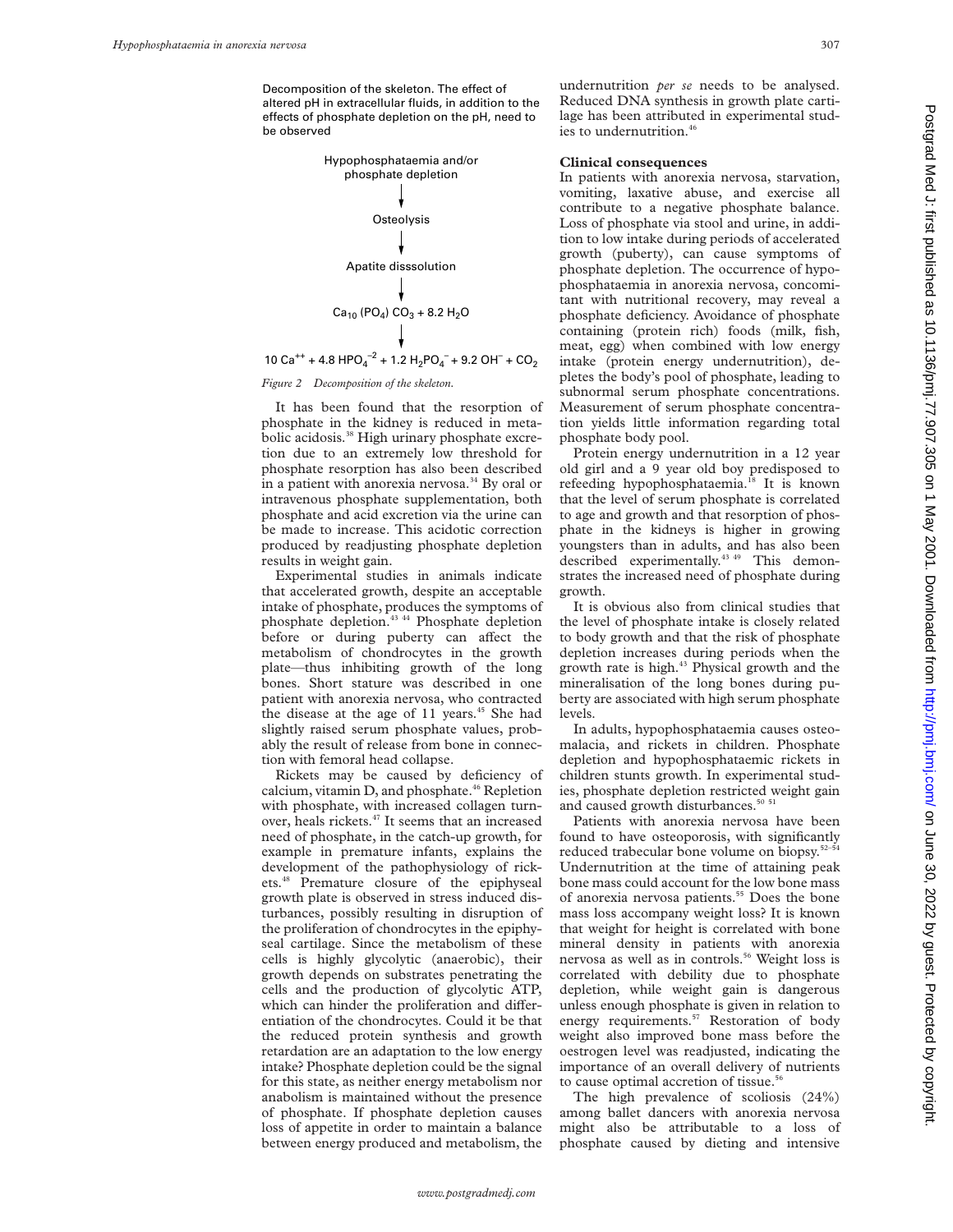|                                       | Case 1                                  | Case 2                                  |
|---------------------------------------|-----------------------------------------|-----------------------------------------|
| Within 48 hours of instituting TPN    | Hypophosphataemia                       | Hypophosphataemia                       |
|                                       | Hyperglycaemia                          | Hyperglycaemia                          |
|                                       | Metabolic acidosis                      | Metabolic acidosis                      |
|                                       | Hypomagnesaemia                         | Hypokalaemia                            |
|                                       | Chest pain                              | Lethargy                                |
|                                       | Tachycardia                             | Tachycardia                             |
|                                       |                                         | Hypotension                             |
|                                       | Hypotension                             | Apnoea                                  |
|                                       | Cardiac arrhythmia                      | Mechanical ventilation                  |
|                                       | Tachypnoea                              |                                         |
|                                       | Adult respiratory distress syndrome     | Adult respiratory distress syndrome     |
|                                       | Mechanical ventilation                  | Pulmonary infection                     |
| After correction of hypophosphataemia | Episode of gastrointestinal bleeding    | Episode of gastrointestinal bleeding    |
|                                       | Pulmonary infection                     | Peritonitis                             |
|                                       | Sepsis                                  | Sepsis                                  |
|                                       | Persistent cardiopulmonary irregularity | Persistent cardiopulmonary irregularity |
|                                       | Death                                   | Death                                   |

*Table 1 Sequence of events after institution of total parenteral nutrition (TPN) in two cachectic patients (Weinsier and Krumdieck, 198161)*

training. Bergengren published an abstract presenting the hypothesis that anorexia nervosa and scoliosis develop due to phosphate depletion.<sup>44</sup> Hypophosphataemia and lumbar scoliosis in the spine and uncalcified osteoid were observed in the iliac crest of an anorexia nervosa patient.<sup>58 59</sup> Phosphate depletion might also explain the femoral head collapse in another patient with anorexia nervosa.<sup>45</sup>

Life threatening complications associated with refeeding in anorexia nervosa have been suggested as being caused by hypophosphataemia, with intracellular ATP depletion.<sup>60</sup> A low serum phosphate level is fatal and may account for sudden cardiac arrest in anorexia nervosa patients.13 Weinsier and Krumdieck described schematically the clinical situation in two cases during total parenteral nutrition (table 1). $61$ Electrocardiography measurements revealed QT prolongation. No discussion of the influence of serum phosphate was put forward. In one case report, heart failure had occurred secondary to severe hypophosphataemia despite oral phosphate supplementation.<sup>62</sup> In another report, a variety of electrocardiographic abnormalities were found in 86% of patients with anorexia nervosa.<sup>63</sup> As death is sudden and unexpected in an unknown number of patients, the hypophosphataemia—but more probably phosphate depletion (due to undernutrition) despite normal serum phosphate levels—may be the causative factor. Schocken *et al* concluded that further clinical studies are needed to define better the full effects of anorexia nervosa and starvation on the heart and to determine the ideal method of nutritional rehabilitation.<sup>2</sup>

Clinically, in anorexia nervosa, hypophosphataemia may be involved in the development of cardiac arrhythmia and explain the small heart size and reversible cardiomyopathy.<sup>60 64 65</sup> Other symptoms from the heart, such as bradycardia due to atrophy of the myocardium and left ventricular dysarrhythmia, are described in case reports. Reduced stroke output and cardiomyopathy have been described in other patient populations in connection with hypophosphataemia.<sup>66</sup> Improvement of myocardial function is observed when hypophosphataemia is corrected.<sup>66</sup>

Hypophosphataemia has been described in anorexia nervosa patients with neurological complications, acute renal and respiratory failure, congestive heart failure possibly due to a combination of reduced phosphate intake and increased loss via the urine, and precipitated by refeeding.<sup>6 12 24–26 34 39 60 68 69</sup> Children with protein energy undernutrition subjected to refeeding may suffer from dysphagia in addition to hypophosphataemia.18 In a semistarved male, hypophosphataemia due to alcohol poisoning caused dysphagia.<sup>70</sup> Within 12 hours of a phosphate infusion, there was marked improvement in his dysphagia and dysarthria. Achalasia, a reduced oesophageal motility due to loss of neurological regulation has been described in anorexia nervosa.<sup>60</sup> The neurological disturbances caused by hypophosphataemia can be severe, causing delirium, paralysis, and even death.19 31 60 61 64 69 71 In patients with anorexia nervosa, peripheral sensory neuropathy was also present. $^{11}$  The prolonged starvation in some patients may have caused cerebral atrophy.64

### **Treatment/prevention**

Large quantities of nutrients can result in cardiac, pulmonary, haematological, and neuromuscular dysfunction and the amount of phosphate given should be calculated. This condition, described in both anorexia and infant undernutrition, is called the "refeeding syndrome".17 Knowledge in the field of refeeding and how to reduce the risk of hypophosphataemia is mostly lacking in the clinical setting. Figure 3 gives a few guidelines, taken from cited references, which could be helpful. Two mg phosphate/kg body weight over six hours is proposed as a suitable dose in the initial phase and serum phosphate will be restored within 36 hours.<sup>72</sup> Acute respiratory failure occurs in hypophosphataemic patients with anorexia nervosa.12 The patient hypoventilates, in consequence of neuromuscular dysfunction. Rapid improvement after phosphate supplementation for one week, and a stabilised serum phosphate level (1.2–1.5 mmol/l), indicate the involvement of phosphate depletion.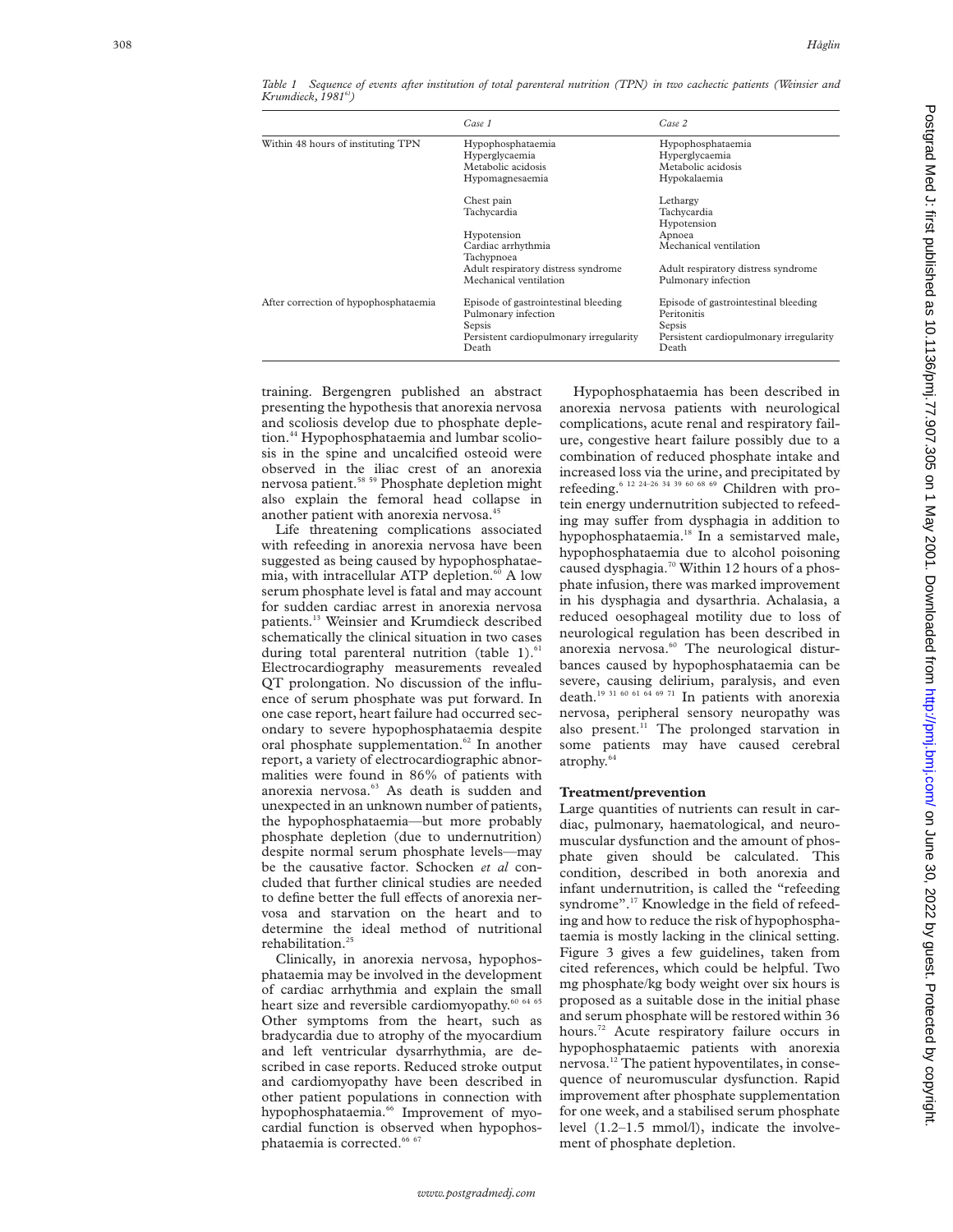|          | <b>Treatment</b>                                               | 1 mmol of phosphate contains 31 mg of elemental<br>phosphorus $(0.032 \text{ mmol} = 1 \text{ mg})$<br>1 mmol of phosphate/l = 3.1 mg phosphorus/dl<br>$(0.323 \text{ mmol/l} = 1 \text{ mg/dl})$ |                                          |
|----------|----------------------------------------------------------------|---------------------------------------------------------------------------------------------------------------------------------------------------------------------------------------------------|------------------------------------------|
| IV       | 279 mg (9 mmol)                                                |                                                                                                                                                                                                   | Vannatta et al, 1981 <sup>72</sup>       |
| IV       | 0.32 mmol/kg/12 hours                                          |                                                                                                                                                                                                   | Bugg and Jones, 1988 <sup>79</sup>       |
| IV       | 10-15 mmol/4 hours                                             |                                                                                                                                                                                                   | Kingston and Al-Siba, 1985 <sup>81</sup> |
|          | (or 0.25-0.50 mmol/kg)                                         |                                                                                                                                                                                                   |                                          |
| IV       | 30 mmol/12 hours                                               |                                                                                                                                                                                                   | Cariem et al, 1994 <sup>11</sup>         |
| IV       | 115 mmol phosphate/4 days                                      |                                                                                                                                                                                                   | Van Dissel et al, 1992 <sup>34</sup>     |
|          | $(2.8 \text{ mmol phosphate/kg})$                              |                                                                                                                                                                                                   |                                          |
| By mouth | 30-90 mg phosphate/kg/24 hours Hall et al, 1994 <sup>71</sup>  |                                                                                                                                                                                                   |                                          |
|          | (max 3000–4500 mg/24 hours)                                    |                                                                                                                                                                                                   |                                          |
| IV       | 15-45 mg phosphate/kg/24 hours Hall et al, 1994 <sup>/1</sup>  |                                                                                                                                                                                                   |                                          |
|          | (max 2000 mg/24 hours)                                         |                                                                                                                                                                                                   |                                          |
| By mouth | Skim milk (0.9 mg/ml-90 mg/dl) Stoff et al, $1982^2$           |                                                                                                                                                                                                   |                                          |
| IV       | 2.5-5.0 mg/kg/dose over 6 hours Stoff et al, 1982 <sup>2</sup> |                                                                                                                                                                                                   |                                          |
|          |                                                                |                                                                                                                                                                                                   |                                          |
| IV       | 2.5 mg/kg/6 hours                                              |                                                                                                                                                                                                   | Lentz et al, $1978^3$                    |
|          |                                                                |                                                                                                                                                                                                   |                                          |

- Slow refeeding
- Adequate phosphate intake
- Feeding by mouth or enteral (parenteral only in extreme situation)
- Avoiding side effects (for example, hypocalcaemia and hyperkalaemia)
- Close monitoring of serum phosphate
- Adjust infusion rate
- *Figure 3 Guidelines for refeeding.*

Not only parenteral/intravenous nutrition but also enteral and oral nutrition causes hypophosphataemia if the amount of energy given is more than can be tolerated, and may occasionally (though not invariably) be connected with clinical disturbances.68 70 73 74 It is important to be aware of the deleterious effects of an excess of nutrients.<sup>70 74 75</sup> Treatment with parenteral nutrition without phosphate supplementation is most probably the cause of hypophosphataemia.<sup>76</sup> 77

It is essential to monitor serum phosphate concentrations in patients at risk, for example, all malnourished adolescents and anorexia nervosa patients.78 79 "Binge eating", an extraordinarily high energy intake, causes hypophosphataemia in anorexia nervosa.<sup>80</sup> Thus, the amount of energy given should be calculated individually for each patient and supply all the nutrients that may be lacking and needed in increased quantity due to the suddenly induced anabolism. Phosphate supplementation may be necessary.<sup>57 79</sup> With 6.8 mmol/l total parenteral nutrition (TPN), none become hyperphosphatemic.<sup>76</sup> TPN of 13.6 mmol/l reduces the risk of a decrease in serum phosphate while increasing the prevalence of hyperphosphataemia. Side effects and complications that may develop are listed in box 2.

It is important to realise that the consequences of hypophosphataemia in the condition of refeeding, for example, even when an adequate amount of phosphate is given, are far more serious than in chronic phosphate depletion.4 In the early phase, cardiac disturbance, high blood pressure, oedema, and neurological complications are all attributable to hypophosphataemia. In anorexia nervosa this condition is life threatening. $3160$ 

#### Box 2: Side effects and complications

- Hypocalcaemia and associated tetany (should also be corrected).
- $\bullet$  Hyperkalaemia (if potassium phosphate salts).
- $\bullet$  Hyperphosphataemia.
- $\bullet$  Diarrhoea (with orally administered phosphate).
- $\bullet$  Volume excess (if sodium phosphate).
- $\bullet$  Hypotension.
- Renal failure.
- **•** Electrocardiographic abnormalities.

Thus, the hypophosphataemia in susceptible conditions should be corrected. Prevention or prophylactic treatment would seem to be the best way to tackle and avoid the consequences of hypophosphataemia in patients with anorexia nervosa as well as in other conditions with increased risk of phosphate depletion.<sup>81</sup> However, it was recommended that 1 g (32 mmol) per 24 hours at most should be given and that serum phosphate and the rate of rise in urinary phosphate be monitored closely.<sup>67</sup> Oral phosphate can be given in a dose up to 3 g (96 mmol)/day (∼1 mg elemental phosphate/ml skim milk = 1g  $(32 \text{ mmol})/l$ ).<sup>1</sup>

Daily intake with diet may vary according to amount of protein and source of protein (availability differs). From  $0.6-2.0$  g  $(19.2-64)$ mmol/l) is often seen with a balanced diet. The increased demand for phosphate in anabolism needs to be satisfied and the amount given should be calculated according to energy available and the quantity of carbohydrates given. Energy requirement for optimal weight gain must be calculated carefully.<sup>10 75</sup>

Daily monitoring of serum phosphate as well as adequate supplementation with phosphate should be considered. In some reviews advice on treatment and how to treat severe hypophosphataemia is given. $378$  More phosphate is needed in a condition with multiple causes of hypophosphataemia and, if it is protracted, compared with single causes and short term.<sup>3</sup> Weight gain and the risk of symptoms of hypophosphataemia in the nutritional rehabilitation of patients with anorexia nervosa indicate the importance of more individualised dietary guidelines.

#### **Conclusion**

From these case reports and reviews of the consequences of hypophosphataemia, much should be learned and remembered. First, one must be aware of the imbalance in the presence of an unrecognised serum phosphate decline in metabolism with the possible fatal outcome. Secondly, undernutrition with weight loss, for example, all conditions with semistarvation and disease related cachexia, are high risk conditions for phosphate depletion. Third, nutritional rehabilitation is of importance and lifesaving if it is individualised and given in accordance with guidelines for phosphate administration.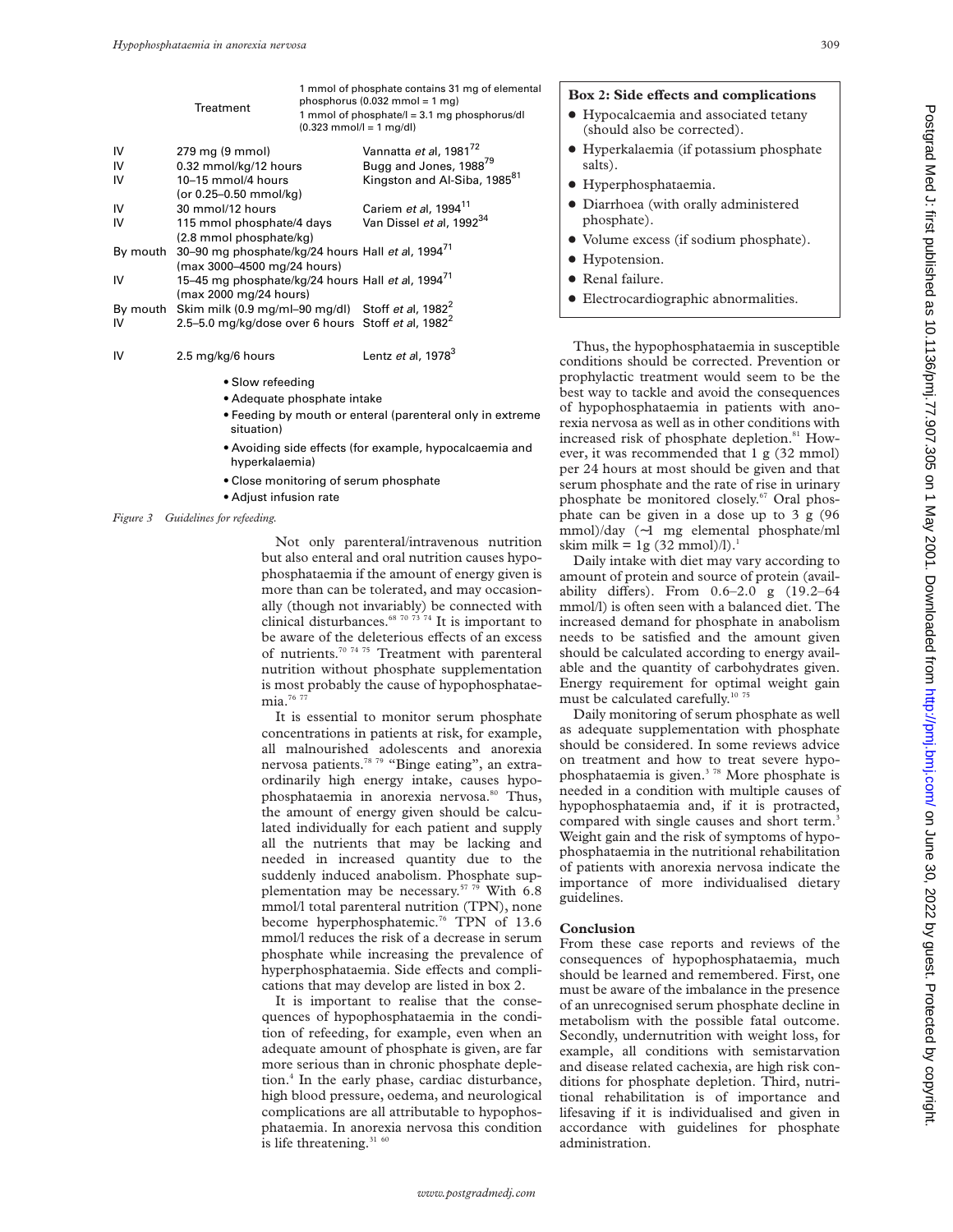- 2 Sto V J. Phosphate homeostasis and hypophosphatemia. *Am J Med* 1982;**72**:489–95.
- 3 Lentz RD, Brown DM, Kjellstrand CM. Treatment of severe hypophosphatemia. *Ann Intern Med* 1978;**89**:941–4. 4 Knochel JP. The pathophysiology and clinical characteristic
- of severe hypophosphatemia. *Arch Intern Med* 1977;**137** : 203–20. 5 Warren SE, Steinberg SM. Acid-base and electrolyte distur-
- bances in anorexia nervosa. *Am J Psychiatry* 1979;**136**:415– 8. 6 Wada S, Nagase T, Koike Y, *et al*. A case of anorexia nervosa
- with acute renal failure induced by rhabdomyolysis; possible involvement of hypophosphatemia or phosphate depletion. *Intern Med* 1992;**31**:478–82.
- 7 Palla B, Litt IF. Medical complications of eating disorders in adolescents. *Pediatrics* 1988;**81**:613–23.
- 8 Zazzo J-F, Troché G, Ruel P, *et al*. High incidence of hypophosphatemia in surgical intensive care patients: efficacy of phosphorus therapy on myocardial function. *Intensive Care Medicine* 1995;**21**:826–31.
- 9 Håglin L, Burman LÅ, Nilsson M. High prevalence of hypophosphataemia amongst patients with infectious dis-A retrospective study.  $\hat{\jmath}$  Intern Med 1999;246:45-52. 10 Rock CL, Curran-Celentano J. Nutritional disorder of ano-
- rexia nervosa: a review. *Int J Eat Disord* 1994;**15**:187–203.
- 11 Cariem AK, Lemmer ER Adams MG, *et al*. Severe hypophosphataemia in anorexia nervosa. *Postgrad Med J* 1994;**70**:825–7.
- 12 Gustavsson CG, Eriksson L. Acute respiratory failure in anorexia nervosa with hypophosphataemia. *J Intern Med* 1989;**225**:63–4.
- 13 Isner J, Roberts W, Heymsfield S, *et al*. Anorexia nervosa and sudden death. *Ann Intern Med* 1985;**102**:49–52.
- 14 Zipfel S, Löwe B, Reas DL, *et al*. Long-term prognosis in anorexia nervosa: lessons from a 21-year follow-up study. *Lancet* 2000;**355**:721–2.
- 15 Mezoff AG, Gremse DA, Farrell MK. Hypophosphatemia<br>in the nutritional recovery syndrome. *Am J Dis Child* 1989; **143**:1111–2.
- 16 Cumming AD, Farquhar JR, Bouchier IAD. Refeeding hypophosphataemia in anorexia nervosa and alcoholism. *BMJ* 1987;**295**:490–1.
- 17 Bowling TE, Silk DB. Refeeding remembered. *Nutrition* 1995;**11**:32–4.
- 18 Worley G, Claerhout S, Combs S. Hypophosphatemia in malnourished children during refeeding. *Clin Pediatr (Phila)* 1998;**37**:347–52. 19 Oster P, Rieben FW, Schmidt-Gayk H, *et al*. Lähmungen bei
- Hypophosphatämie. *Dtsch Med Wochenschr* 1977;**102**:1422–
- 20 Burger GCE, Drummond JC, Sandstead HR, eds. Malnutri-20 Burger GCE, Drummond JC, Sandstead HR, eds. *Malnutri-*<br> *ition and starvation in Western Netherlands, September 1944–*<br> *July 1945, parts 1 and 2.* The Hague: General State Printing<br>
Office, 1948.
- 21 Keys A, Brozek J, Henschel A, *et al* . *The biology of human starvation.* Minneapolis, MN: University of Minnesota Press, 1950.
- 22 Schnitker MA, Mattman, Bliss TL. A clinical study of malnutrition in Japanese prisoners of war. *Ann Intern Med* 1951;**35**:69–96.
- 23 Waterlow JC, Golden MHN. Serum inorganic phosphate in protein-energy malnutrition. *Eur J Clin Nutr* 1994;**48**:503–
- 6. 24 Waldholtz BD, Andersen AE. Hypophosphatemia during starvation in anorexia nervosa. *Int J Eat Disord* 1988; **7**:551–
- 5. 25 Schocken DD, Holloway JD, Powers PS. Weight loss and the heart. E Vects of anorexia nervosa and starvation. *Arch Intern Med* 1989;**149**:877–81.
- 26 Comerci GD. Medical complications of anorexia nervosa and bulimia nervosa. *Med Clin North Am* 1990;**74**:1293– 310.
- 27 Dominguez JH, Gray RW, Lemann J. Dietary phosphate deprivation in women and men: effects on mineral and acid<br>balances, parathyroid hormone and the metabolism of 25-OH-vitamin D. *J Clin Endocrinol Metab* 1976;**43**:1056– 68.
- 28 Schwartz KB, Zimmerman DC, Alpers DH, *et al*. Gender di Verences in antacid-induced phosphate deprivation in rats. *Gastroenterology* 1985;**89**:313–20.
- 29 Henry Y, Gueguen L, Rérat A. Influence of the level of dietary phosphorus on the voluntary intake of energy and metabolic utilization of nutrients in the growing rat. *Br J Nutr* 1979;**42**:127–37.
- 30 Emmet M, Seldin DW. Disturbances in acid-base balance during hypophosphatemia and phosphate depletion. *Adv Exp Med Biol* 1977;**103**:313–25.
- 31 Sheridan PH, Collins M. Potentially life-threatening hypophosphatemia in anorexia nervosa. *J Adolesc Health Care* 1983; **4**:44–6.
- 32 Kreusser W, Vetter H, Mittmann H, *et al*. Cardiac function and metabolism in phosphorous depleted dogs—effects of<br>hormonal stimulation. *Adv Exp Med Biol* 1982;151:251–8.<br>33 Fuller TJ, Nichols WW, Brenner BJ, *et al*. Effects of
- phosphorus depletion on left ventricular energy generation. *Adv Exp Med Biol* 1978;**103**:395–400.
- 34 Van Dissel JT, Gerritsen HJ, Meinders AE. Severe<br>hypophosphatemia in a patient with anorexia nervosa<br>during oral feeding. *Miner Electrolyte Metab* 1992;18:365–9.<br>35 Rigotti NA. Eating disorders. In: Carlson KJ, St Eise
- SA, eds. *Primary care of women.* 1995: 443–9.
- 36 Hertlova M, Lata J, Vodicka J, *et al*. Anorexia nervosa—the views of the internist. *Cas Lek Cesk* 1994;**133**:759–61.
- 37 Kohaut EC, Klish WJ, Beachler CW, *et al*. Reduced renal acid excretion in malnutrition: a result of phosphate depletion. *Am J Clin Nutr* 1977;**30**:861–7.
- 38 Krapf R, Vetsch R, Vetsch W, *et al*. Chronic metabolic acidosis increases the serum concentration of 1,25 dihydroxyvitamin D in humans by stimulating its production rate. *J Clin Invest* 1992;**90**:2456–63.
- 39 Mira M, Stewart PM, Vizzard J, *et al*. Biochemical abnormalities in anorexia nervosa and bulimia. *Ann Clin Biochem* 1987;**24**:29–35.
- 40 Cuisinier-Gleizes P, Thomasset M, Sainteny-Debove F, *et al*. Phosphorus deficiency, parathyroid hormone and bone resorption in the growing rat. *Calcif Tissue Res* 1976;**20**:235– 49.
- 41 Ivey JL, Morey ER, Baylink DJ. The e Vects of phosphate depletion on bone. *Adv Exp Med Biol* 1978;**103**:373–80.
- 42 Parfitt A, Villanueva A. Hypophosphatemia and osteoblast function in human bone disease. *Adv Exp Med Biol* 1982;**151**:209–16.
- 43 Corvilain J, Abramow M. Growth and renal control of plasma phosphate. *J Clin Endocrinol Metab* 1972;**34**:452–9.
- 44 Bergengren H. Phosphorus deficiency as a common cause of two related diseases. 6th International workshop on phosphate and other minerals. Abstract. Verona, Italy, 24–26 *I*une 1983
- 45 Warren M, Shane E, Lee M, *et al*. Femoral head collapse associated with anorexia nervosa in a 20-year-old ballet dancer. *Clin Orthop* 1990;**251**:171–6.
- 46 Klein GL, Simmons DJ. Nutritional rickets: thoughts about
- pathogenesis. *Ann Med* 1993;**25**:379–84. 47 Parsons V, Self M. Urinary hydroxyproline excretion in phosphate depleted rachitic rats. *Nature* 1968;**217**:551–2.
- 48 Rowe JC, Wood DH, Rowe DW, *et al*. Nutritional hypophosphatemic rickets in a premature infant fed breast milk. *N Engl J Med* 1979;**300**:293–6.
- 49 Silverstein D, Barac-Nieto M, Spitzer A. Mechanism of renal phosphate retention during growth. *Kidney Int* 1996;**49**:1023–6.
- 50 Håglin L, Essén-Gustavsson B, Kallner A, *et al*. Hypophosphatemia induced by dietary aluminum hydroxide supplementation in pigs: effects on growth, blood variables, organ weights and renal morphology. *Acta Vet Scand* 1988;**29**:91– 9.
- 51 Svensson O, Hjerpe A, Reinholt F, et al. The effect of manganese ingestion, phosphate depletion, and starvation on the morphology of the epiphyseal growth plate. *Clin Orthop* 1985;**197**:286–94.
- 52 Parsons V, Szmukler G, Brown S, *et al*. Fracturing osteoporosis in young women with anorexia nervosa. *Calcif Tissue Int* 1983;**35**:A72.
- 53 Biller BMK, Saxe V, Herzog DB, *et al*. Mechanisms of osteoporosis in adult and adolescent women with anorexia nervosa. *J Clin Endocrinol Metab* 1989;**68**:548.
- 54 Bachrach LK, Guido D, Katzman D, *et al*. Decreased bone density in adolescent girls with anorexia nervosa. *Pediatrics* 1990;**86**:440–7.
- 55 Crosby LO, Kaplan FS, Pertschuk MJ, et al. The effect of anorexia nervosa on bone morphometry in young women. *Clin Orthop* 1985;**201**:271–7.
- 56 Bachrach LK, Katzman DK, Litt IF, *et al*. Recovery from osteopenia in adolescent girls with anorexia nervosa. *J Clin Endocrinol Metab 1991;***72***:602–6.*
- 57 Sheldon GF, Grzyb S. Phosphate depletion and repletion: relation to parenteral nutrition and oxygen transport. *Ann Surg* 1975;**182**:683–9.
- 58 Kassem M, Eriksen E, Melsen F, *et al*. Antacid-induced osteomalacia: a case report with a histomorphometric analysis. *J Intern Med* 1991;**229**:275–9.
- 59 Paterson CR, Naismith KJ, Young JA. Severe unexplained hypophosphatemia. *Clin Chem* 1992;**38**:104–7.
- 60 Kohn MR, Golden NH, Shenker IR. Cardiac arrest and delirium: presentations of the refeeding syndrome in severely malnourished adolescents with anorexia nervosa. *J Adolesc Health* 1998;**22**:239–43.
- 61 Weinsier RL, Krumdieck CL. Death resulting from overzealous total parenteral nutrition: the refeeding syn-
- drome revisited. *Am J Clin Nutr* 1981;**34**:393–9. 62 Birmingham CL, Alothman AF, Goldner EM. Anorexia nervosa: refeeding and hypophosphatemia. *Int J Eat Disord* 1996;**20**:211–3.
- 63 Alvin P, Zogheib J, Rey C, *et al*. Severe complications and mortality in mental eating disorders in adolescence. On 99 hospitalized patients. *Arch Fr Pediatr* 1993;**50**:755–62.
- 64 Beaumont PJV, Large M. Hypophosphataemia, delirium and cardiac arrhythmia in anorexia nervosa. *Med J Aust* 1991;**155**:519–22.
- 65 Mehler PS. Hypophosphataemia, delirium and cardiac
- arrhythmia in anorexia nervosa. *Med J Aust* 1992;157:214.<br>66 O'Connor LR, Wheeler WS, Bethune JE. Effect of hypophosphatemia on myocardial performance in man. *N Engl J Med* 1977;**297**:901–3.
- 67 Darsee JR, Nutter DO. Reversible severe congestive cardiomyopathy in three cases of hypophosphatemia. *Ann Intern Med* 1978;**89**:867–70.
- 68 Backmund H, Mai N, Gerlinghoff M. Lebensbedrohung und Tod bei Anorexia nervosa [Life-threatening complica-tions and death in anorexia nervosa]. *Schweiz Arch Neurol Psychiatrie* 1990;**141**:419–28.